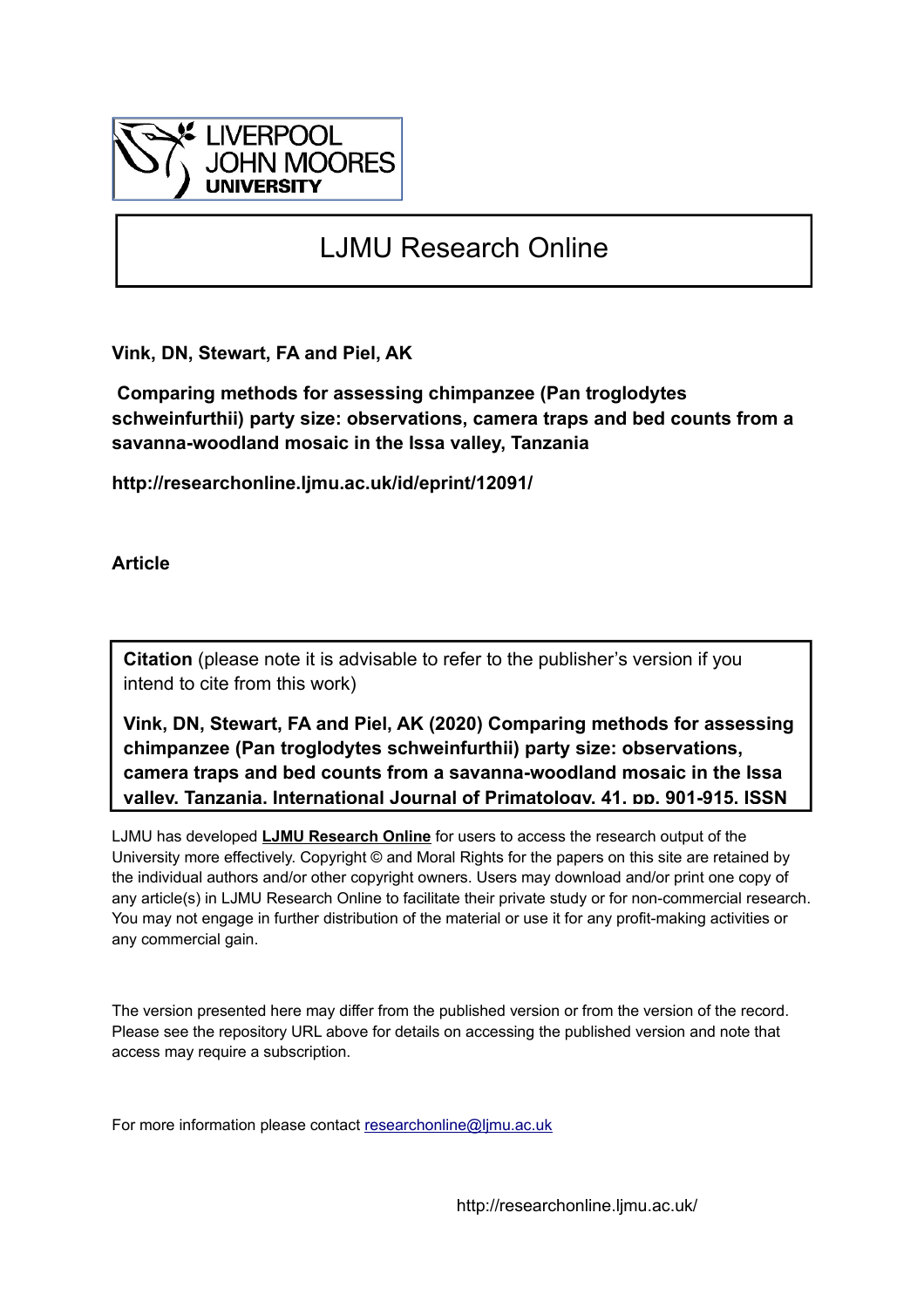## Comparing Methods for Assessing Chimpanzee (Pan troglodytes schweinfurthii) Party Size: Observations, Camera Traps, and Bed Counts from a Savanna–Woodland Mosaic in the Issa Valley, Tanzania



Daphne N. Vink<sup>1</sup> · Fiona A. Stewart<sup>2,3</sup> · Alex K. Piel<sup>2,3</sup>

Received: 20 March 2019 / Accepted: 22 January 2020 /Published online: 21 February 2020C The Author(s) 2020

#### Abstract

Studying animal grouping behavior is important for understanding the causes and consequences of sociality and has implications for conservation. Chimpanzee (Pan troglodytes) party size is often assessed by counting individuals or extracted indirectly from camera trap footage or the number of nests. Little is known, however, about consistency across methods for estimating party size. We collected party size data for wild chimpanzees in the Issa valley, western Tanzania, using direct observations, camera traps, and nest counts over six years (2012–2018). We compared mean monthly party size estimates calculated using each method and found that estimates derived from direct observations were weakly positively correlated with those derived from camera traps. Estimates from nest counts were not significantly correlated with either direct observations or camera traps. Overall observed party size was significantly larger than that estimated from both camera traps and nest counts. In both the dry and wet seasons, observed party size was significantly larger than camera trap party size, but not significantly larger than nest party size. Finally, overall party size and wet season party size estimated from camera traps were significantly smaller than nest party size, but this was not the case in the dry season. Our results reveal how data collection methods influence party size estimates in unhabituated chimpanzees and have implications for comparative analysis within and across primate communities. Specifically, future work must consider how estimates were calculated before we can reliably investigate environmental influences on primate behavior.

Keywords Fission–fusion · Great ape · Grouping behavior · Methods · Savanna

Handling Editor: Stacy Lindshield

Electronic supplementary material The online version of this article [\(https://doi.org/10.1007/s10764-020-](http://creativecommons.org/licenses/by/4.0/) [00142-x\)](http://creativecommons.org/licenses/by/4.0/) contains supplementary material, which is available to authorized users.

 $\boxtimes$  Daphne N. Vink [vinkdn@gmail.com](mailto:vinkdn@gmail.com)

Extended author information available on the last page of the article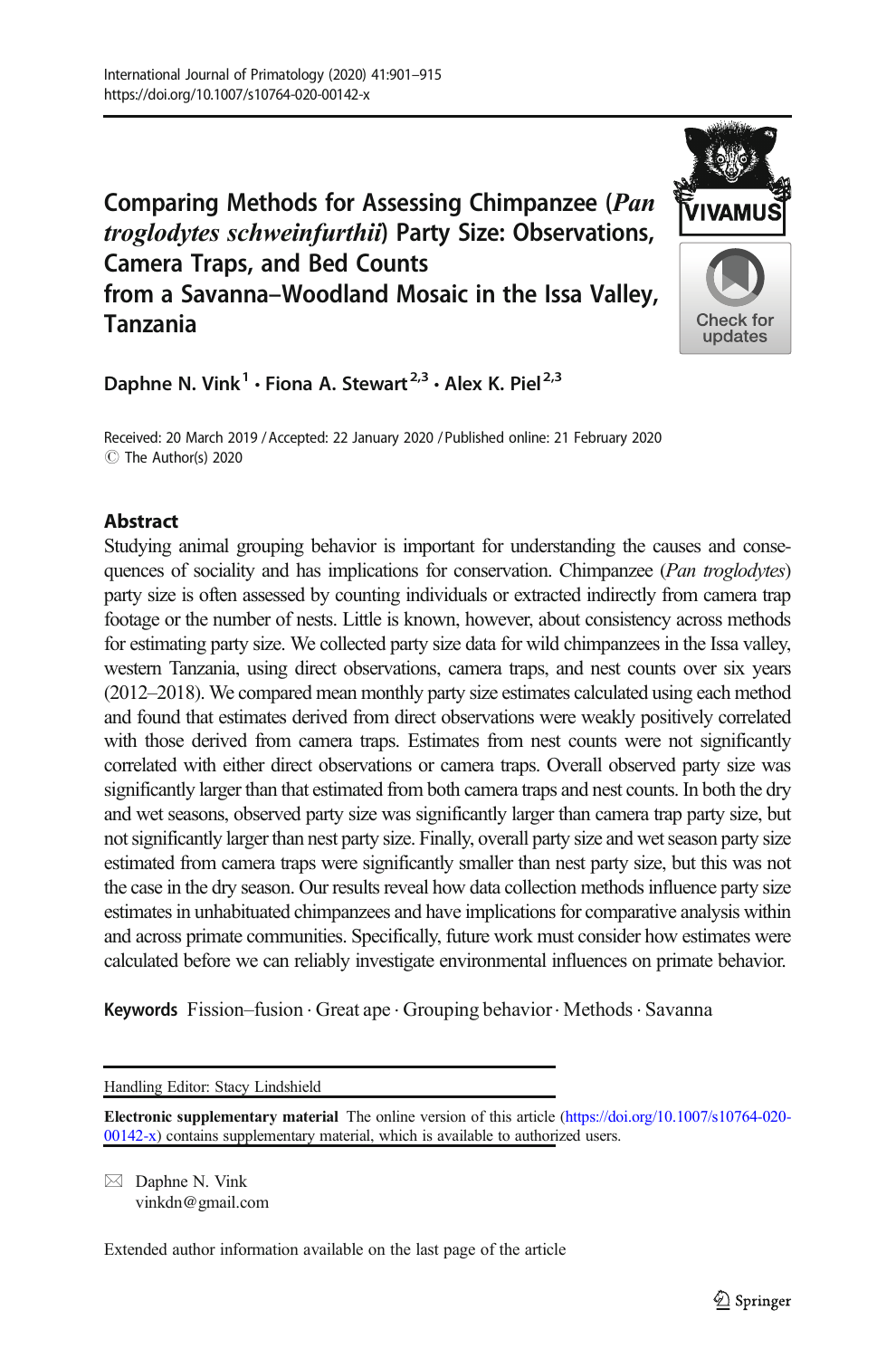#### Introduction

Understanding animal grouping patterns is important for identifying causes and con-sequences of sociality (Hill and Dunbar [1998](#page-13-0); Majolo *et al.* [2008](#page-14-0)) and has implications for conservation (Nakashima et al. [2013](#page-14-0)). Traditional approaches to monitor primates include direct observations (Goodall [1968;](#page-13-0) Mitani et al. [2002b](#page-14-0); Nakamura et al. [2015](#page-14-0)) and nest counts for great apes (Fruth and Hohmann [1993;](#page-13-0) Anderson *et al.* [2002;](#page-13-0) Morgan et al. [2006](#page-14-0); Sunderland-Groves et al. [2009\)](#page-14-0). Recent technological developments have prompted application of a diversity of methods, including remote tracking via satellite telemetry (Markham and Altmann [2008](#page-14-0)), passive acoustic monitoring (Kalan et al. [2016\)](#page-13-0), and motion-triggered cameras (hereafter camera traps) (Boyer-Ontl and Pruetz [2014;](#page-13-0) Krief et al. [2014](#page-13-0); McCarthy et al. [2018](#page-14-0); van Leeuwen et al. [2020\)](#page-13-0) to reveal grouping behavior. All these methods provide data on ranging and grouping behavior, but comparisons reveal both similarities and differences between methods (McCarthy *et al.* [2018;](#page-14-0) van Leeuwen *et al.* [2020](#page-13-0)). Testing the influence of method on the resulting data is important to facilitate interstudy comparisons (Chapman *et al.*) [1994;](#page-13-0) Kalan et al. [2016](#page-13-0)). Moreover, researcher presence may influence the natural behavior of primates (Williamson and Feistner [2003](#page-15-0)), and indirect methods such as remote sensing drones, cameras, and acoustic devices provide a practical means of collecting data for unhabituated animals. Understanding how different methods affect group size estimates may thus improve monitoring of unhabituated primates and facilitate comparisons.

In the order Primates, chimpanzees (Pan troglodytes), bonobos (P. paniscus), and spider monkeys (*Ateles*) show high fission–fusion dynamics (Doran [1997\)](#page-13-0). In these societies, individuals belong to a permanent community but form small, temporary subgroups, or parties (Sakura [1994](#page-14-0)), that may be stable for days or only a few hours (Goodall [1968](#page-13-0)). The presence of receptive females, fruit availability, and season are known determinants of party size (Doran [1997;](#page-13-0) Matsumoto-Oda et al. [1998](#page-14-0); Mitani et al. [2002a;](#page-14-0) Pruetz and Bertolani [2009](#page-14-0)). When measuring party size, direct observations are advantageous because researchers are less likely to miss individuals compared to other methods. With unhabituated communities, however, this method likely underestimates party size, as some individuals may avoid human observers (Boyer-Ontl and Pruetz [2014;](#page-13-0) Hicks et al. [2014;](#page-13-0) Kalan et al. [2016](#page-13-0)). In contrast, camera traps generally do not influence animal behavior (Gregory *et al.* [2014;](#page-13-0) cf. Meek *et al.* [2016](#page-14-0)), but if the entire party does not pass within view of the camera, this method also underestimates party size (Nakashima et al. [2013](#page-14-0)). Finally, counting nests is another method to assess party size (Furuichi et al., [2001](#page-13-0); Plumptre and Reynolds [1996\)](#page-14-0). Each adult chimpanzee usually builds a new nest in which to sleep each night (Goodall [1962;](#page-13-0) Hernandez-Aguilar and Reitan unpubl. data; Stewart and Pruetz *unpubl. data, in this issue*), occasionally re-using nests (Stewart et al. [2011\)](#page-14-0). Similar to cameras, nest counts are an indirect means of assessing party size and may underestimate party size if researchers do not see nests, if individuals reuse nests, or if individuals share a single nest (e.g., dependent offspring) (Plumptre and Reynolds [1996\)](#page-14-0). Differences in the results of different methods may also reflect behavior. In nesting apes, daytime party counts from observations and camera traps may be similar, whereas nest counts may reveal night-specific influences on party size, and so could be different. For example, predation by large, nocturnal carnivores may encourage larger parties during the night than during the day (Baldwin et al. [1981\)](#page-13-0).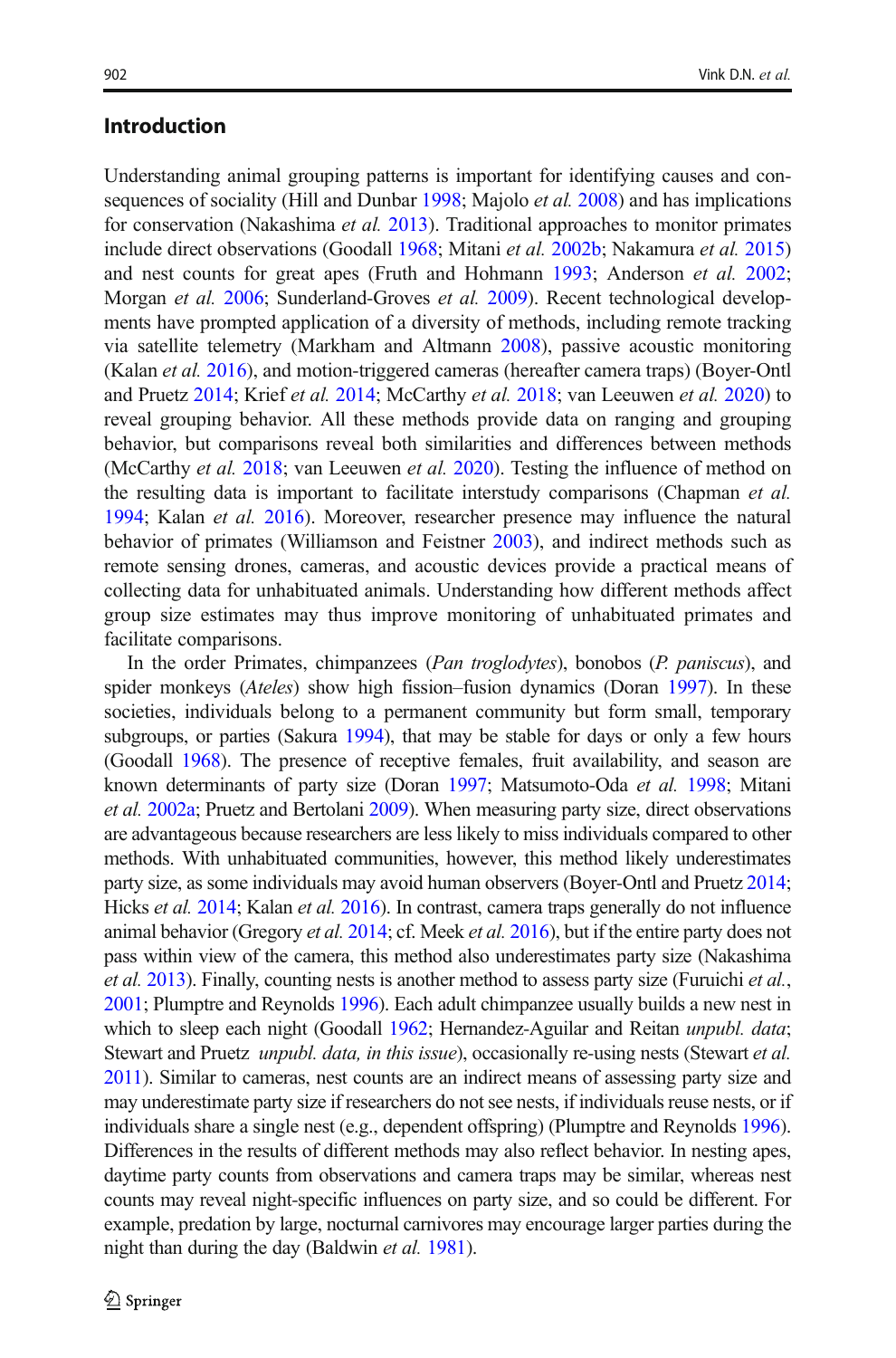Chimpanzee grouping behavior has been studied extensively using direct observations, camera traps, and nest counts (Table I). However, relatively little is known about open-habitat chimpanzees (Marchant et al. unpubl. data), compared to forest-dwelling populations (cf. Pruetz and Bertolani [2009;](#page-14-0) Tutin et al. [1983\)](#page-14-0). Factors that drive fission–fusion behavior may differ between forest-dwelling and open-habitat chimpanzees, because the latter live in dry, hot, open areas where resources are more widely distributed and scarcer compared to forests (Pruetz [2006](#page-14-0); Wessling *et al. unpubl. data*). Moreover, only two studies have applied different data collection methods to calculate chimpanzee party size from the same community (Taï Forest, Ivory Coast: McCarthy et al. [2018](#page-14-0); Nimba, Guinea: van Leeuwen et al. [2020\)](#page-13-0). A study in Taï Forest, Ivory Coast, on habituated chimpanzees found an association between party size estimated from observations and camera traps, based on 12 mo of data, although estimates from camera traps were lower than those from observations (McCarthy et al. [2018](#page-14-0)). In Nimba, Guinea, however, party size estimates in unhabituated chimpanzees using observations and camera traps collected over 69 mo did not differ significantly (van Leeuwen *et al.* [2020](#page-13-0)). Moreover, mean party size estimated from night nest counts was significantly larger than those estimated from observations and camera traps (van Leeuwen et al. [2020\)](#page-13-0).

We examined how data collection method influences party size estimates in chimpanzees (P. t. schweinfurthii) in a savanna-woodland mosaic habitat in the Issa valley in western Tanzania. We used six years of party size data (2012–2018) collected through observations, camera traps and nest counts. The multiyear data allow for comparisons across seasons and years that shorter studies cannot address, whereas habitat differences across sites provide an opportunity to explore the role habitat plays in chimpanzee grouping patterns. We first compared temporal party size patterns between the three methods and then examined whether party size estimates were similar across methods. Finally, we tested whether seasonal party size estimates varied by method. The Issa valley is rich in predators (McLester et al. [2016;](#page-14-0) Piel et al. [2018\)](#page-14-0) and individuals are hypothesized to thus cluster together during the night for greater detection of and protection against nocturnal predators (Stewart and Pruetz [2013;](#page-14-0) Lindshield et al.

| Method       | Advantage                                                                              | Limitation                                                                                                       | References                                                                                |
|--------------|----------------------------------------------------------------------------------------|------------------------------------------------------------------------------------------------------------------|-------------------------------------------------------------------------------------------|
|              | Observations Direct; greatest chance to<br>observe all individuals<br>present          | May disturb party (esp. for<br>unhabituated communities); may<br>miss individuals that avoid<br>observers        | Anderson et al. 2002;<br>Goodall 1968:<br>Nakamura et al. 2015                            |
| Camera traps | Passive (nondisruptive);<br>data collection irre-<br>spective of habituation<br>status | May not capture whole party if<br>individuals are out of view                                                    | Boyer-Ontl and Pruetz<br>2014; Krief et al. 2014;<br>McCarthy et al. 2018                 |
| Nest counts  | Passive (nondisruptive);<br>data collection irre-<br>spective of habituation<br>status | May not capture whole party if nests<br>are obscured, individuals reuse<br>nests, or if individuals share a nest | Fruth and Hohmann 1993;<br>Morgan <i>et al.</i> 2006;<br>Sunderland-Groves et al.<br>2009 |

Table I Advantages and limitations of three commonly used methods in chimpanzee (Pan troglodytes) behavioral studies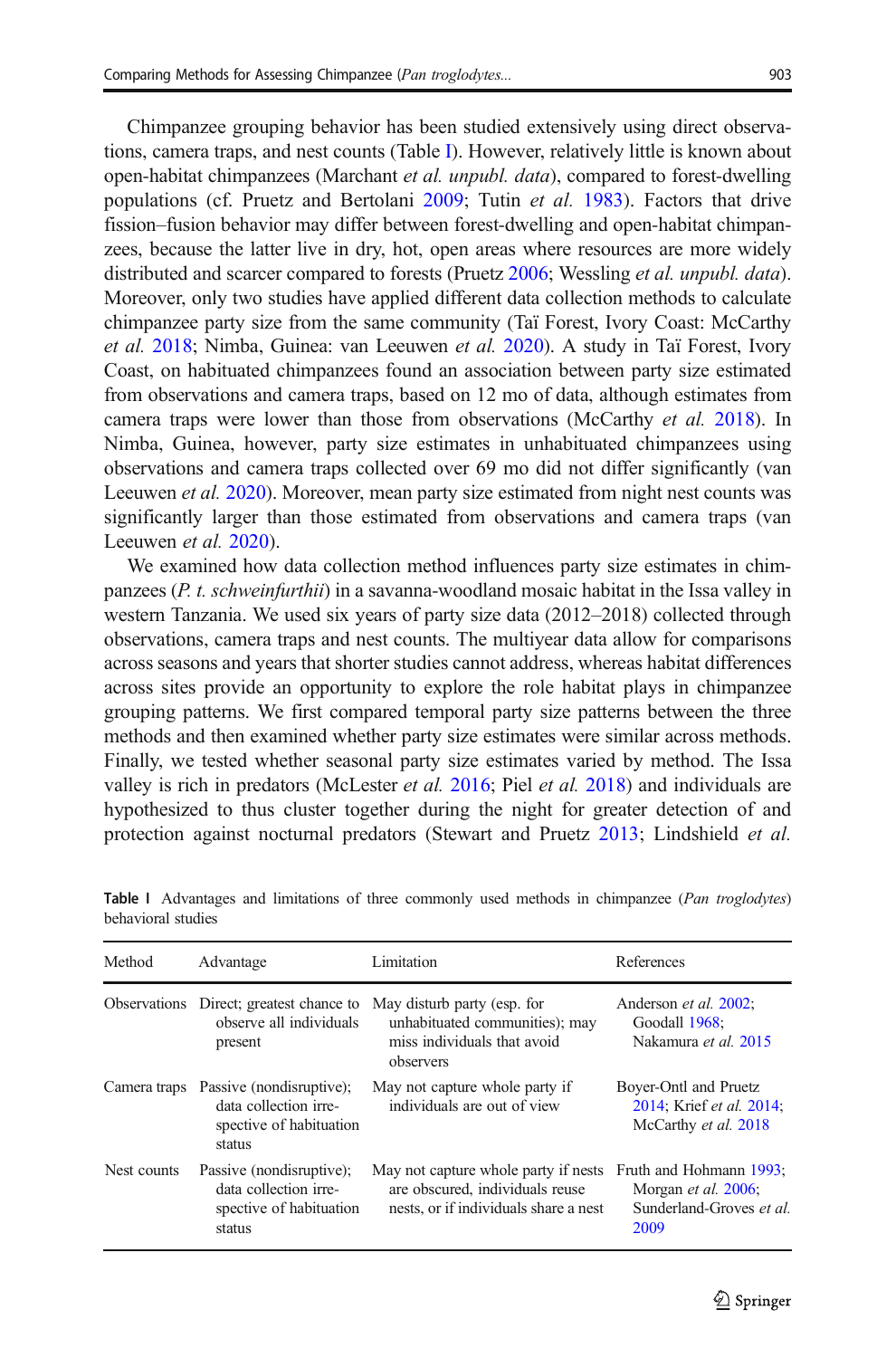<span id="page-4-0"></span>unpubl. data). We therefore predicted that party size estimated from observations and camera traps do not differ, as both methods capture daytime party size, but party size estimated from nest counts will be larger than those estimated from either observations or camera traps.

#### **Methods**

#### Study Site and Subjects

The Issa valley is ca.  $85 \text{ km}^2$  and characterized by steep hills and flat plateaus, ranging between 900 and 1800 m above sea level. The vegetation is characterized as a miombo woodland, interspersed with grasslands and thin strips of gallery forest (Fig. 1). The dry season lasts from ca. May to October and the wet season from ca. November to April (Piel *et al.* [2017\)](#page-14-0). During the dry season, monthly rainfall can be  $\lt 60$  mm (Piel *et al.*) [2017\)](#page-14-0), making it one of the driest chimpanzee habitats (van Leeuwen et al. [2020\)](#page-13-0).

Chimpanzees in the Issa valley have been studied since 2008, and habituation efforts began in 2012. In 2012–2016, researchers spent 10–15 days per month looking for evidence of parties and trying to follow them. The main study community consists of ca. 30 individuals (unpubl. data). We collected party size data in an area that we know covers the territories of at least two communities. All-day follows were not possible with Issa chimpanzees until September 2018, and so the observational data comprise follows of individuals that are not yet fully habituated. Besides chimpanzees, yellow baboons (Papio cynocephalus), red-tailed monkeys (Cercopithecus ascanius), vervets (Chlorocebus pygerythrus), and red colobus monkeys (Piliocolobus tephrosceles) are



Fig. 1 Map of Issa study site (marked with black line) and camera trap locations (red triangles) in western Tanzania. (Credit: Laura. H. Jessup).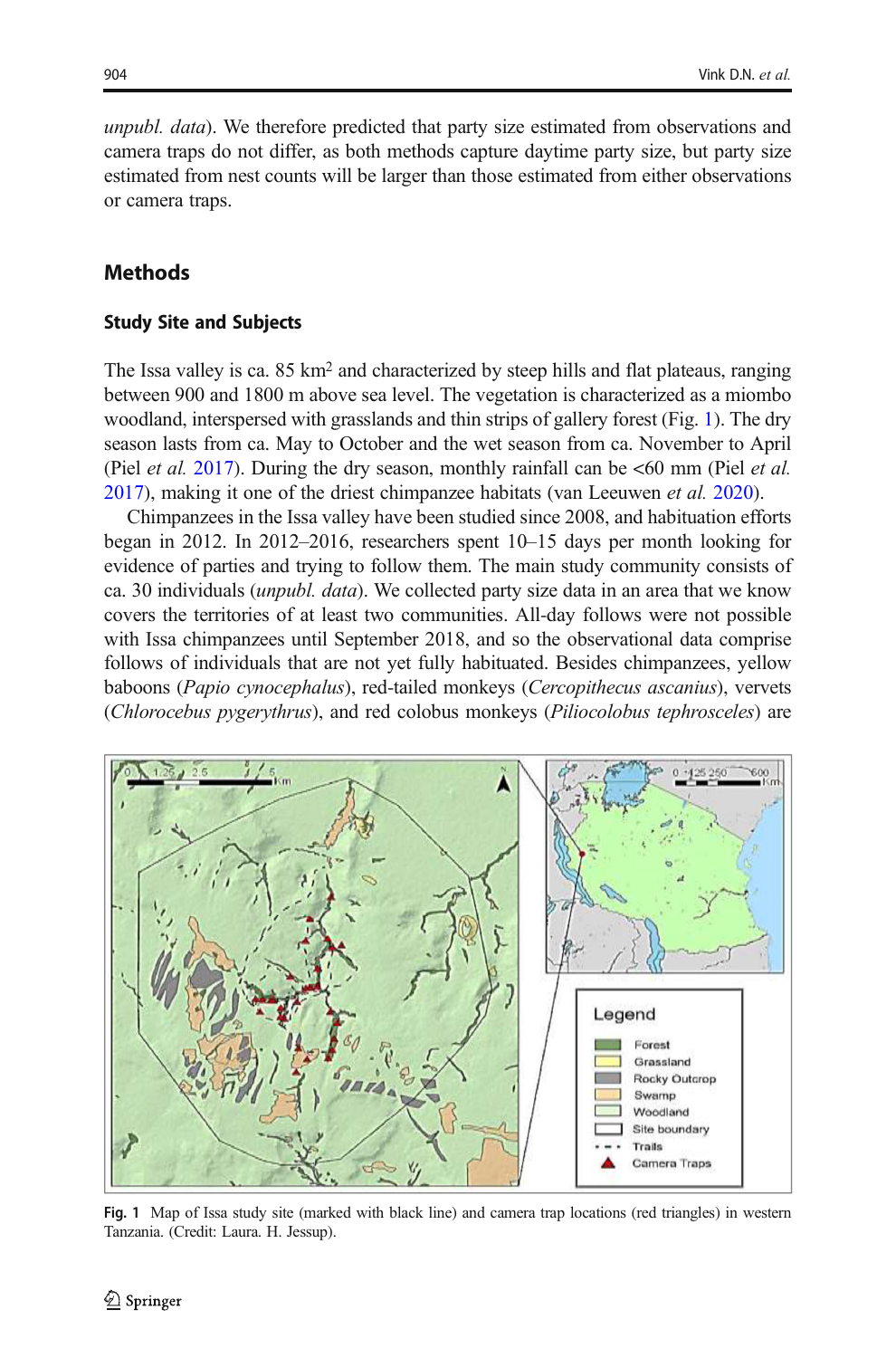frequently encountered at the study site. Potential predators found in the area include spotted hyenas (*Crocuta crocuta*), African wild dogs (*Lycaon pictus*), leopards (Panthera pardus), and lions (P. leo). See Piel et al.  $(2018)$  for a full species list.

#### Party Size

We collected party size data using all three methods from January 2012 to June 2018.

Observations We located chimpanzees by listening for and tracking vocalizing indi-viduals or opportunistically encountering them through recce walks (Kalan et al. [2016\)](#page-13-0). When we encountered chimpanzees, we recorded party size every 15 min. We defined party size as all individuals visible to the observer during each scan, excluding dependent infants (adapted from Chapman et al. [1994](#page-13-0); Newton-Fisher et al. [2000;](#page-14-0) Wrangham et al. [1992](#page-15-0)). Dependent infants rely on their mother for transport and feeding (Goodall [1968\)](#page-13-0) and thus were not independently socializing with the party.

Camera Traps We deployed 28 Bushnell Trail Cam motion-triggered cameras across the study area (Fig. [1](#page-4-0)). Of these, we deployed 15 cameras on wildlife paths, seven on termite mounds and the remaining six on roads, walking paths and fruiting trees. We secured cameras ca. 1 m from the base of the tree above the ground. We set all cameras to be active 24 h per day and to record 60-s video recordings with a 1-s time interval. We defined a party as all individuals (except for dependent infants) recorded by the same camera with <15 min between consecutive recordings (adapted from McCarthy et al. [2018\)](#page-14-0). In most cases, especially on wildlife paths, chimpanzees were traveling so counting individuals was straightforward. In cases in which we could not identify an individual and we were not sure if it reappeared, we counted the individual only once to avoid pseudoreplication.

Nest Counts We collected data on party size from all fresh nest groups. We considered a nest as fresh if it had urine or feces underneath that could be attributed to a specific nest. For party size, we included all fresh nests that were constructed within a 100-m radius of each other (following Stewart and Pruetz [2013\)](#page-14-0). After recording data, we marked each tree with tape around the base of the tree or under the nest to avoid double-counting.

#### Season

Following Piel *et al.* [\(2017](#page-14-0)), we classified season for each individual party: dry (May– October) or wet (November–April). We collected rainfall data using a HOBO rain logger, located at the research station, that recorded every 2 mm of rainfall (Piel *et al.*) [2017\)](#page-14-0).

#### Statistical Analysis

Because we were unable to measure party size each day using all three methods, we calculated the mean monthly party size for each method. The number of parties that we quantified varied per month for each of the three methods (observations: mean = 44,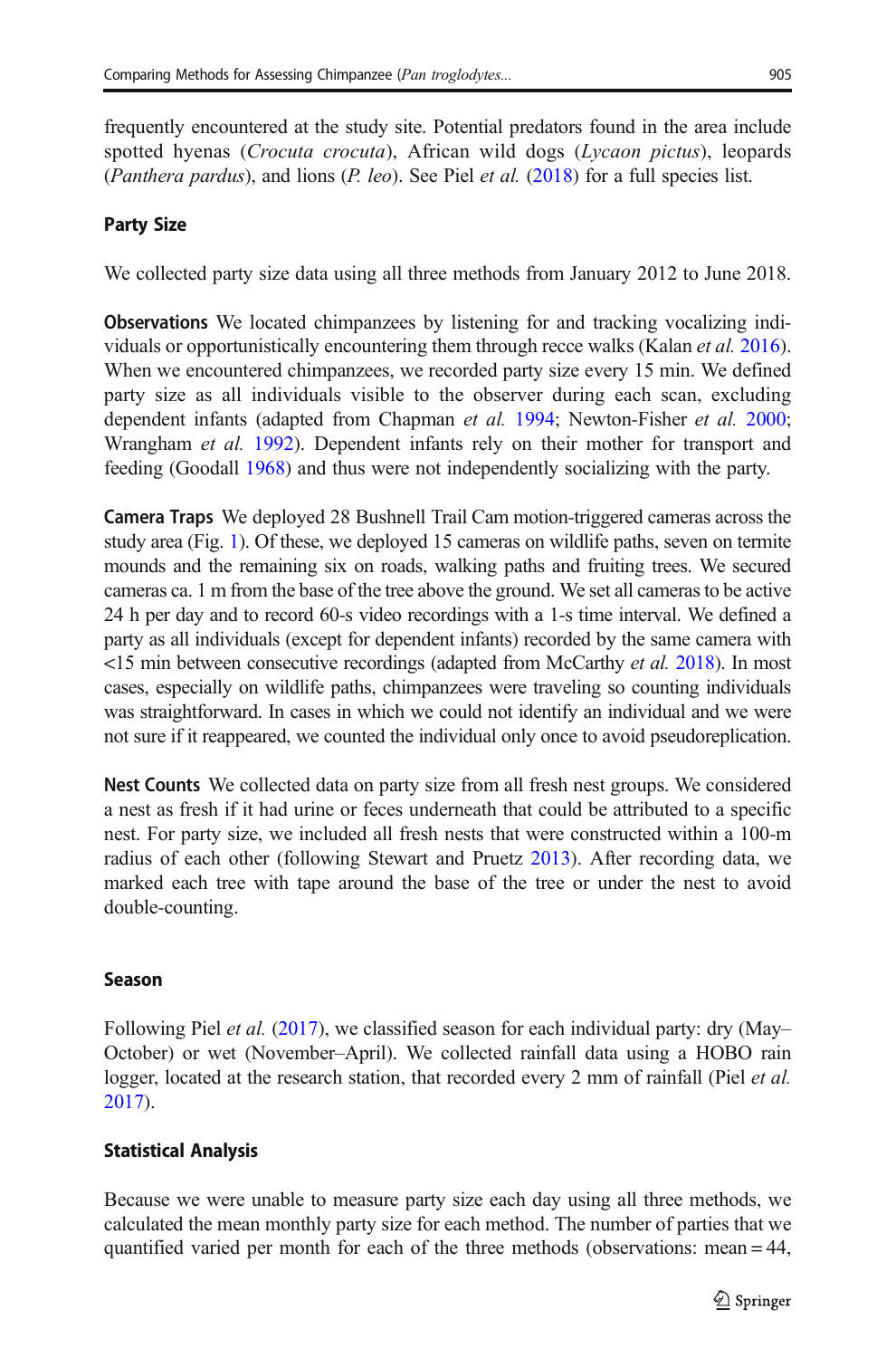range  $= 2-211$ ; camera traps: mean  $= 31$ , range  $1-124$ ; and nests: mean  $= 5.0$ , range  $=$ 1–19). We had 77 mo of party size data after we removed 3 mo that had data for fewer than two methods. As habituation status could bias our observed party size estimates, we tested the correlation between mean monthly party size estimated from observations and time (expressed as the number of our study month). To test the consistency of the party size estimates among the three methods, we conducted three pairwise correlation tests between mean monthly party size estimates for each method, i.e., observations vs. camera traps, observations vs. nest counts, and camera traps vs. nest counts. We used nonparametric Spearman's correlation tests because the data were not normally distributed. We also calculated one overall mean party size per method (calculated from all individual parties and seasons) and used a one-way ANOVA and post hoc Tukey's tests to test whether mean party size differed significantly between the three methods. To

test whether the methodological variation in party size estimates varied per season, we calculated the mean party size per method for both the dry and wet season and used two one-way ANOVAs followed by post hoc Tukey's tests. We conducted all analyses in R software, version 3.3.2, using the multcomp package version 1.4–8.

#### Ethical Note

All research complied with protocols, guidelines, ethical polices, and regulations from the Tanzanian Wildlife Research Institute (TAWIRI), Tanzania Commission for Science and Technology (COSTECH) and guidelines described by the American Society of Primatologists. The authors declare that they have no conflict of interest.

Data Availability The datasets assembled and analyzed during the current study are available from the corresponding author on reasonable request.

#### **Results**

#### Monthly Party Size Patterns

In total, we assessed 3052 parties from observations, 2132 from camera traps and 332 from nest counts. The range of mean monthly party size estimates varied per method: 1.3–5.9 (mean =  $3.1 \pm SD = 0.94$ ) for observations, 1.0–3.5 (mean =  $2.3 \pm SD = 0.59$ ) for camera traps, and  $1.0-8.5$  (mean  $= 2.9 \pm SD = 1.8$ ) for nest counts. Observations showed moderate fluctuations in mean monthly party size estimates (Fig. [2a\)](#page-7-0), while camera traps showed relatively few extremes (Fig. [2b\)](#page-7-0) and nest counts showed the highest fluctuations (Fig. [2c\)](#page-7-0).

#### Statistical Results

Monthly Party Size There was no significant relationship between mean monthly party size estimated from direct observations and time (Spearman's correlation test:  $r_s = 0.10$ ,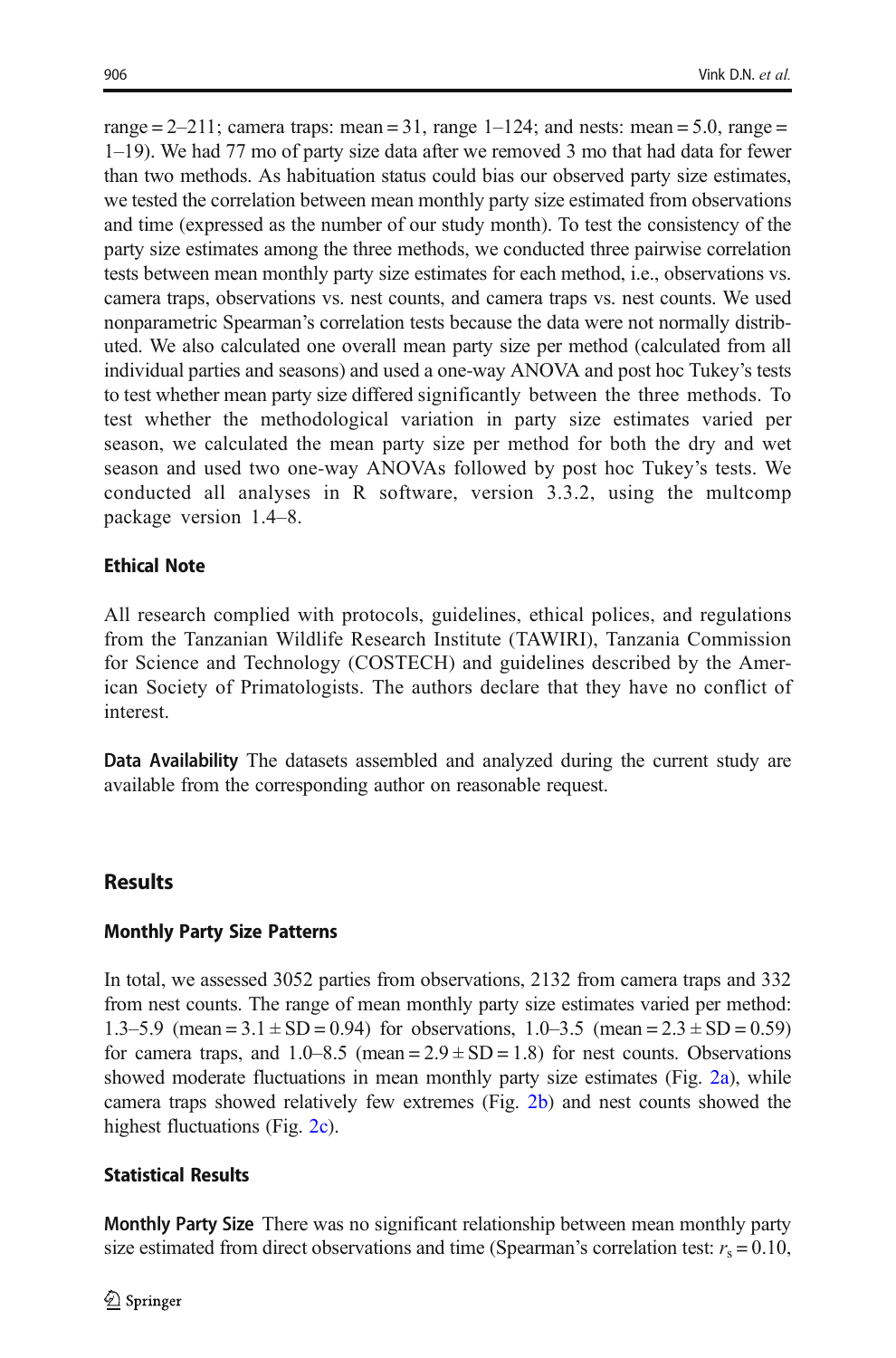<span id="page-7-0"></span>

Fig. 2 Minimum, maximum, and mean monthly party size in chimpanzees (Pan troglodytes schweinfurthii) from the Issa valley, Tanzania (January 2012–June 2018), estimated from (a) observations, (b) camera traps, and (c) nest counts.

 $N = 70$ ,  $P = 0.43$ ; Electronic Supplementary Material [ESM] Fig. S1). We found a significant but weak positive relationship between mean monthly party size estimated from observations and camera traps (Spearman's correlation test:  $r_s = 0.31$ ,  $N = 61$ ,  $P = 0.014$ ; Fig. [3a](#page-8-0)). There were no significant relationships between mean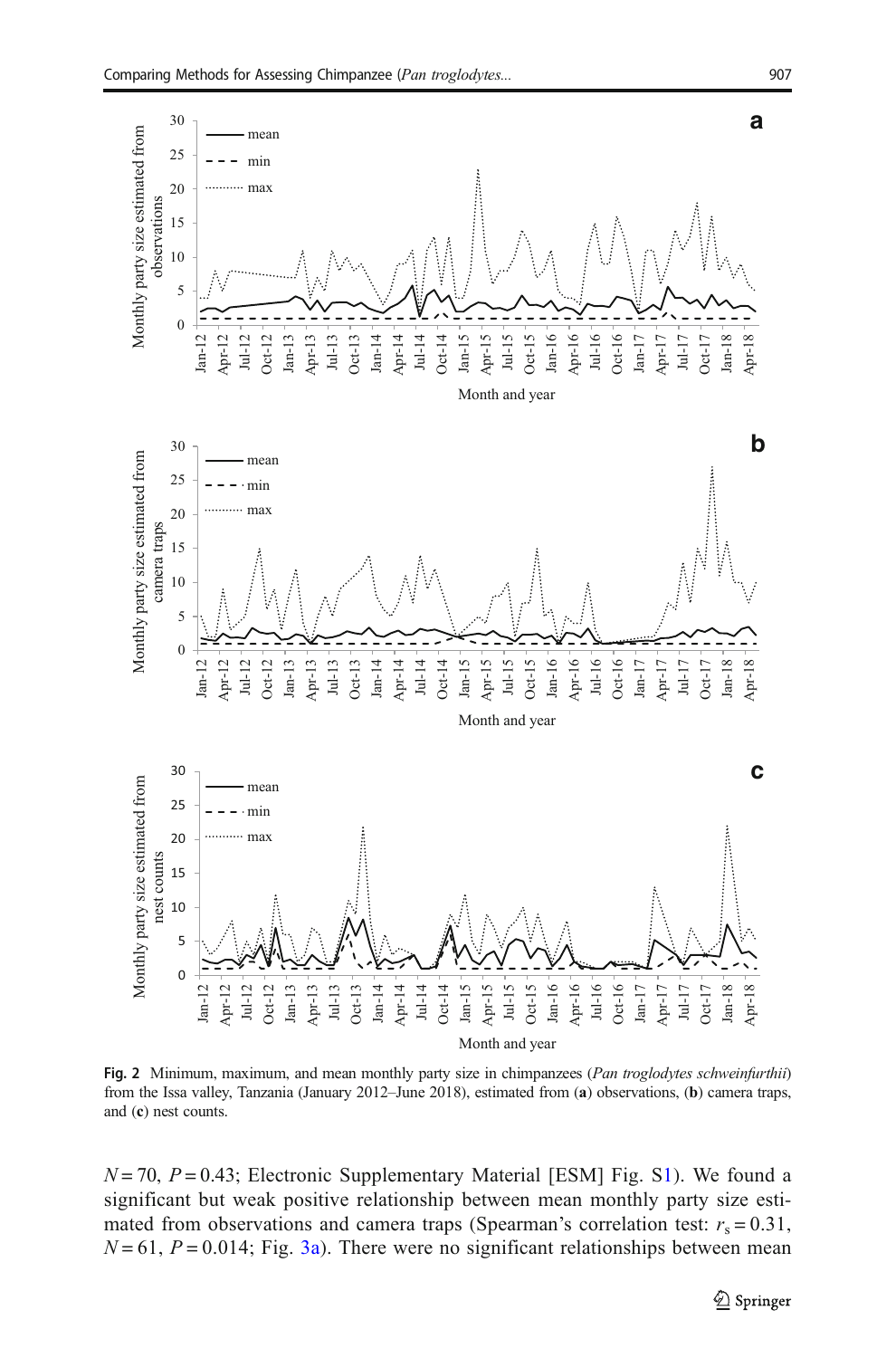<span id="page-8-0"></span>Fig. 3 Pairwise relationships between mean monthly party size in chimpanzees (Pan troglodytes schweinfurthii) from the Issa valley, Tanzania (January 2012– June 2018), estimated from (a) observations and camera traps, (b) observations and nest counts, and (c) camera traps and nest counts.



monthly party size estimated from observations and nest counts ( $r_s = 0.067$ ,  $N = 59$ ,  $P = 0.62$ ; Fig. 3b) and camera traps and nest counts ( $r_s = 0.15$ ,  $N = 59$ ,  $P = 0.26$ ; Fig. 3c).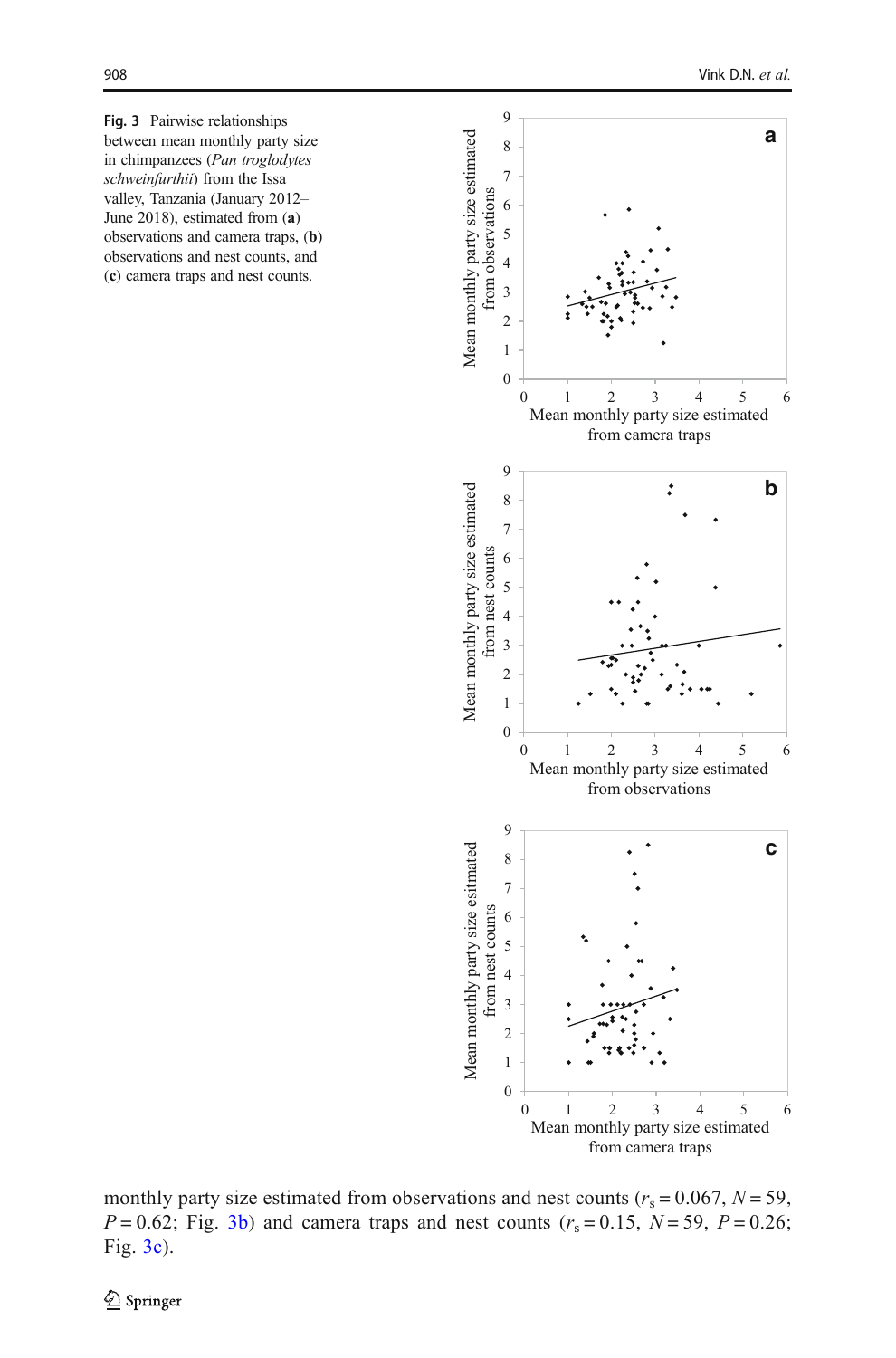Mean Party Size Overall mean party size differed significantly among the three methods (ANOVA:  $F = 60$ , df = 2.0,  $P < 0.001$ ). Overall party size estimated from observations was significantly larger than that estimated from both camera traps (Tukey's test,  $P < 0.001$ ; Fig. [4a](#page-10-0)) and nest counts (Tukey's test,  $P = 0.021$ ; Fig. [4a\)](#page-10-0). Moreover, overall party size estimated from camera traps was significantly smaller than that estimated from nest counts (Tukey's test,  $P = 0.020$ ; Fig. [4a\)](#page-10-0). In both seasons, party size estimated from observations was significantly larger than estimates from camera traps (dry season: Tukey's test,  $P < 0.001$ ; Fig. [4b;](#page-10-0) wet season: Tukey's test,  $P < 0.001$ ; Fig. [4c](#page-10-0)), but not significantly larger than estimates from nest counts (dry season: Tukey's test,  $P = 0.071$ ; Fig. [4b;](#page-10-0) wet season: Tukey's test,  $P = 0.30$ ; Fig. [4c](#page-10-0)). Finally, we found that overall mean party size estimated from camera traps was significantly smaller than party size estimated from nest counts during the wet season (Tukey's test,  $P = 0.040$ ; Fig. [4c](#page-10-0)), but this was not the case during the dry season (Tukey's test,  $P =$ 0.35; Fig. [4b\)](#page-10-0).

#### **Discussion**

#### Party Size Estimates

We found that mean monthly party size estimated using researcher observations and camera traps were weakly but significantly associated and that camera traps underestimated party size compared to observations. These results are similar to findings for chimpanzees from Taï National Park, Ivory Coast (McCarthy et al. [2018\)](#page-14-0), despite methodological differences: McCarthy *et al.* ([2018](#page-14-0)) assessed identical parties of habituated chimpanzees with both methods, whereas we calculated mean (monthly) values for each method, as we could not collect paired data because the Issa chimpanzees were not yet fully habituated during our study. Our results contrast with recent work which found no significant differences in mean party size estimated using observations and camera traps in unhabituated chimpanzees at Nimba, Guinea (van Leeuwen et al. [2020\)](#page-13-0). One reason for this difference could be due to the habitat openness of Issa vs. Nimba. Issa is a savanna mosaic, and visibility can reach >150 m in some areas. Therefore, observers can count far more individuals than those that pass by a single camera, for example, and so observed party size estimates are larger than those estimated from camera traps. An alternative, and not mutually exclusive, explanation is that parties of open-habitat chimpanzees are larger and more cohesive than those at other sites (Pruetz and Bertolani [2009](#page-14-0); Tutin et al. [1983](#page-14-0)).

Party size estimated from nest counts did not correlate strongly or significantly with party size estimated from either observations or camera traps. Overall nest party size was smaller than that estimated from observations. This may be due to differences in the methods, or to chimpanzee behavior. For example, researchers may have missed obscured nests. Alternatively, given the low tree density at Issa (Hernandez-Aguilar [2009\)](#page-13-0), chimpanzees may be forced to maintain larger interindividual distances when selecting nesting trees, which may lead to smaller nesting parties. Our finding that nest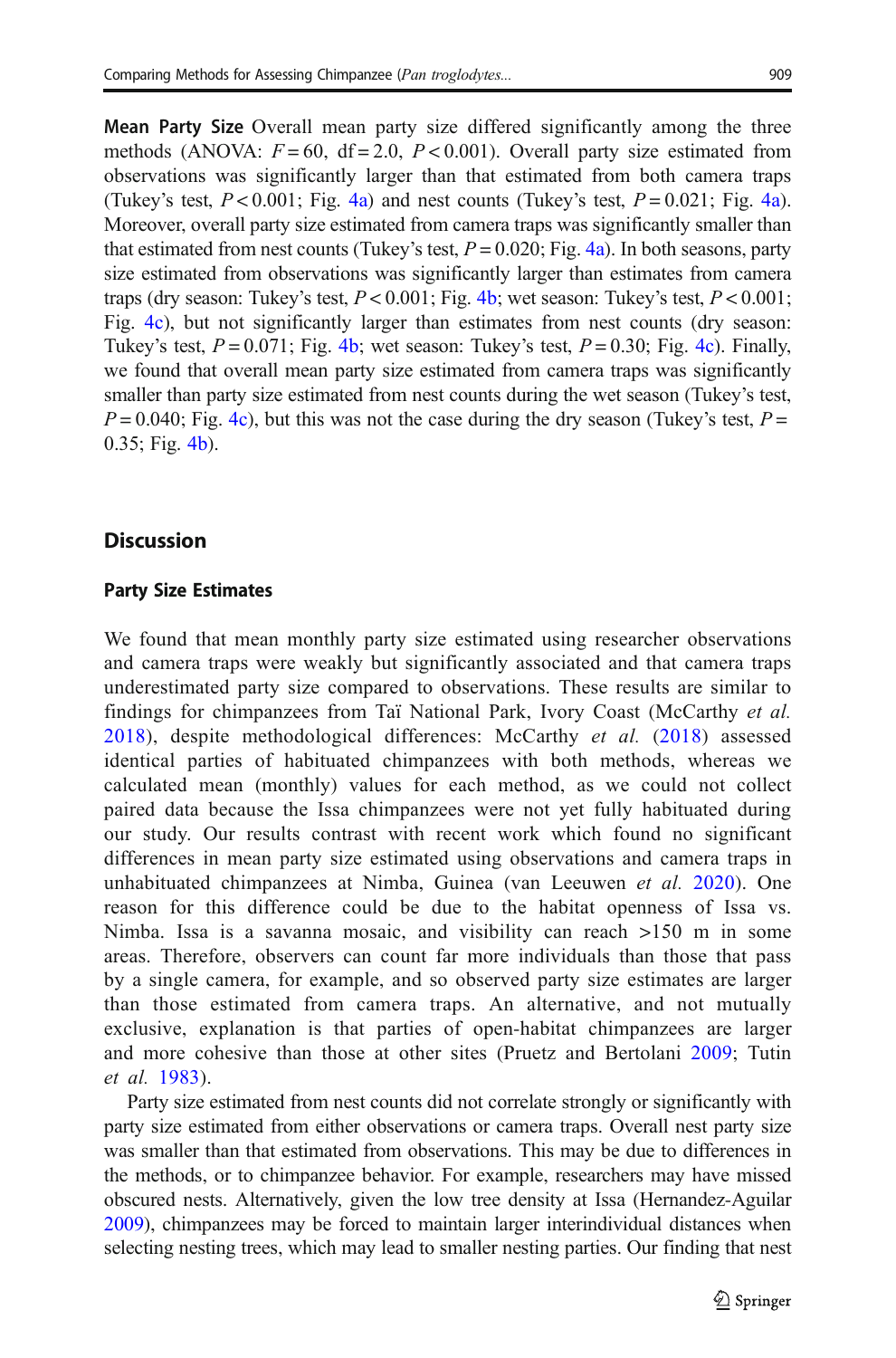<span id="page-10-0"></span>Fig. 4 Mean party size in chimpanzees (Pan troglodytes schweinfurthii) from the Issa valley, Tanzania (January 2012 – June 2018) with standard deviation per method for (a) dry and wet seasons together, (**b**) dry season and (c) wet season. Brackets indicate pairwise Tukey's test comparisons with asterisks indicating significance level  $< 0.05$ .



party size was smaller than observed party size indicates that Issa parties are less cohesive during the night.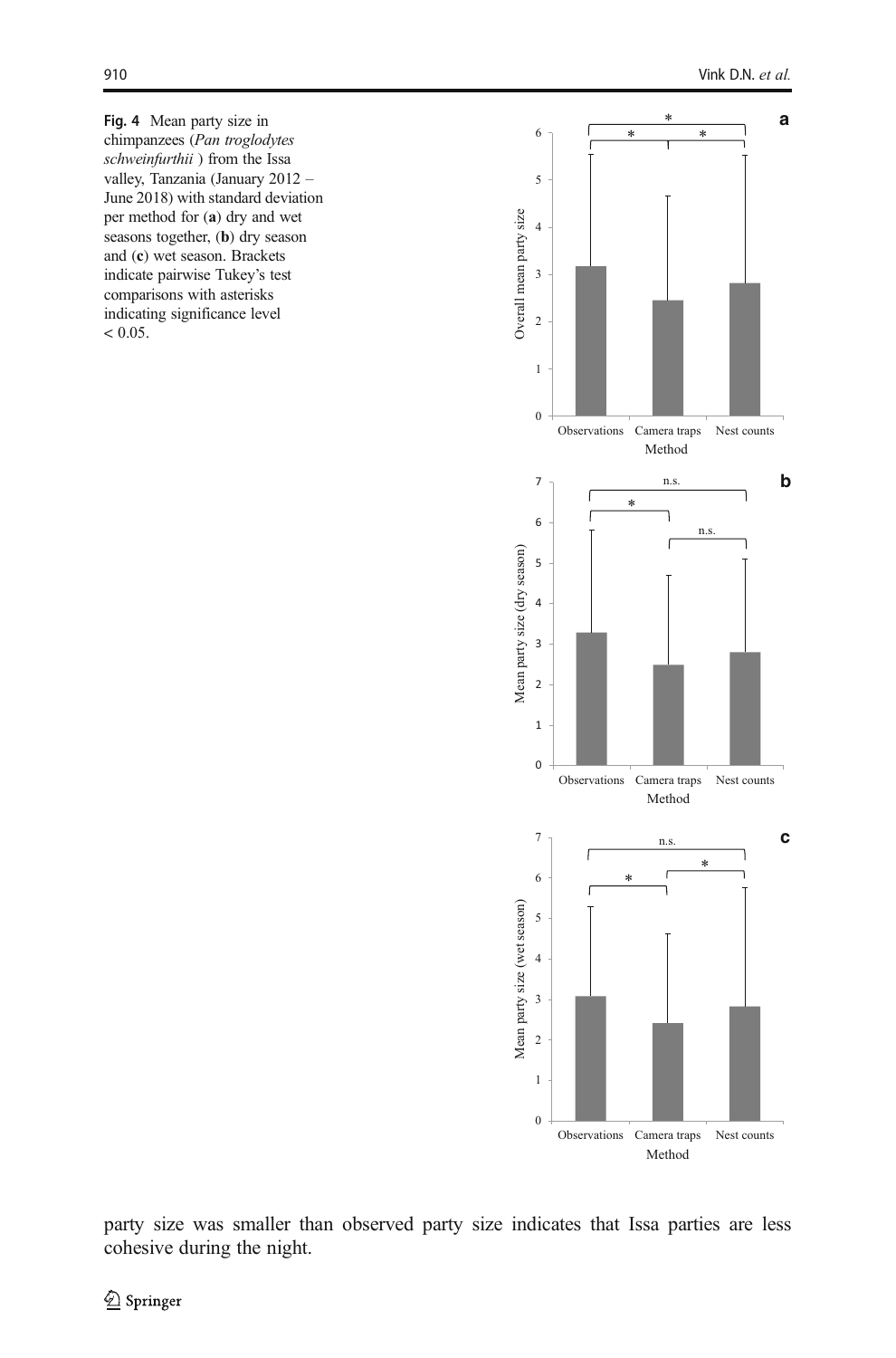Party size estimates varied across methods and the methods also yielded different estimates within seasons, but the patterns were not always the same. During the wet season, mean party size estimated from camera traps was smaller than that estimated from nest counts, whereas we found no such difference during the dry season. Habitat visibility might explain some of this variation. Grass grows to  $>1$  m during the early wet season at Issa, which may obscure individuals from camera footage, whereas this is unlikely to happen during the dry season where visibility is much higher (Piel and Stewart, pers. obs.). However, nests might also be more obscured in the wet season compared to the dry season due to an increase in foliage. Another possibility is that chimpanzees change their association patterns with seasons. In this case, chimpanzees may aggregate at nest sites in the wet season, after spending days in small parties. Overall fruit availability is lowest in the wet season (Piel et al. [2017](#page-14-0)), which suggests that group size might be low during the day to allow individuals to more efficiently locate and exploit feeding sources (Doran [1997\)](#page-13-0). As such, both habitat visibility and fruit availability may explain our findings.

The poor habituation at Issa may have influenced our results. Because Issa chimpanzees were not fully habituated during our study, we may have underestimated party size due to not seeing individuals that fled before we arrived. Alternatively, because we located chimpanzees by recce walks and often from hearing vocalizing individuals, we may have overestimated party size due to oversampling larger, vocally conspicuous parties and neglecting quieter parties of fewer individuals. However, we found no significant increase in observed party size over time, suggesting that habituation status did not affect our estimates.

#### Implications for Assessing Party Size

Although we found significant differences between mean party size per method, the estimates derived from each method are relatively similar. As each method has its strengths and limitations, all three are applicable under certain circumstances. Observations are likely the most reliable method once chimpanzees are fully habituated. Until then, however, observations are likely the least reliable, with shy individuals fleeing researchers early in the encounter process. Nest counts are useful given the relative ease of collecting these data. However, it is not always possible to determine the age of a nest (Stewart *et al.* [2011](#page-14-0); Tutin and Fernandez [1984](#page-14-0)). Moreover, our definition of a nest group required the presence of fresh urine or feces under a nest, but chimpanzees do not always urinate or defecate in the mornings, and if branches are bent, but not broken, leaves will not change color, making ageing a nest difficult. Finally, camera traps capture more data (e.g., social behavior, ranging, demography), and are useful to monitor chimpanzees in difficult terrain (Boyer-Ontl and Pruetz [2014](#page-13-0)). They cost less in money, time and research presence, but require maintenance (battery changing, imagery downloading), and are vulnerable to damage by humans and wildlife. While most chimpanzees often habituate quickly to camera traps, not all individuals do. As in other species (Meek et al. [2015,](#page-14-0) [2016](#page-14-0)), juveniles are especially interested in investigating cameras (Kalan *et al.* [2019](#page-13-0)), and detecting cameras can provoke shyness, thereby skewing resulting data (Wegge *et al.* [2004\)](#page-15-0). As such, researchers must consider the strengths and limitations of each method when studying party size. Moreover, method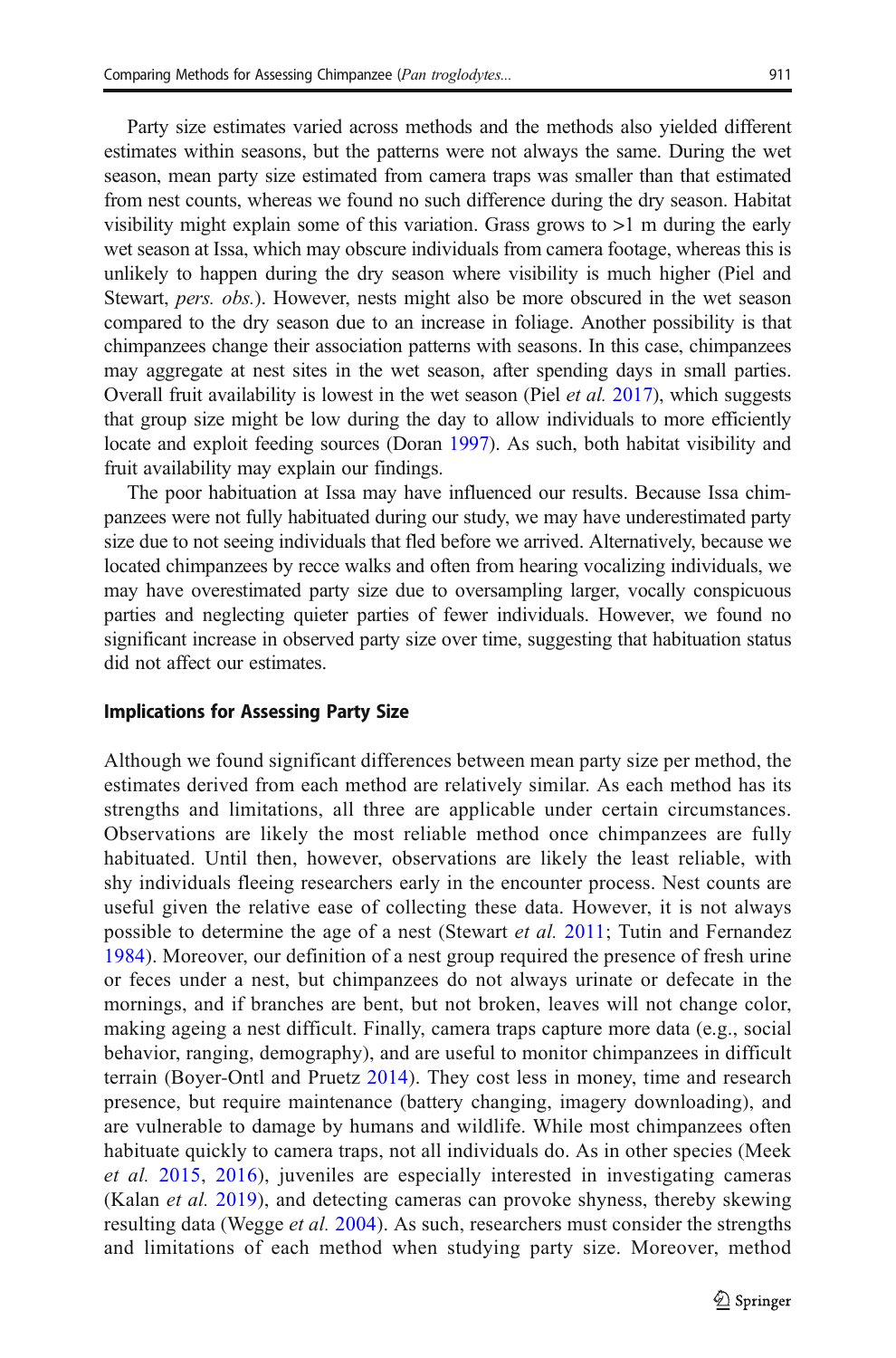selection may also depend on other factors such as survey time scale, spatial scope, funding, and available personnel.

#### Conclusion

Methodological variation in estimates of grouping behavior has implications across species. Numerous other primate species (reviewed in Amici *et al.* [2008\)](#page-13-0) and other mammals such as elephants and giraffes (reviewed in Couzin and Laidre [2009](#page-13-0)), show high fission–fusion dynamics, and study populations are often not habituated. Biologists depend on remote monitoring to assess the influence of ecology on behavior, especially in increasingly anthropogenic landscapes. Grouping behavior patterns may reflect levels of local habitat disturbance (Constantine et al. [2004](#page-13-0)). For example, in bottlenose dolphins (Tursiops truncatus), another fission–fusion species, disturbance type influences grouping patterns, measured by group size (Constantine *et al.* [2004\)](#page-13-0). Assessing methodological consistency when measuring grouping behavior within the same population thus has bearing on the reliability of these approaches when used with various species.

We show that data collection methods influence party size estimates in chimpanzees. It remains difficult, however, to determine whether these differences are methodological or behavioral. Our results have bearing on not only intercommunity comparisons but also intergroup comparisons across time in other great apes such as bonobos (Pan paniscus), gorillas (Gorilla), and orangutans (Pongo). Recognizing the potential methodological biases will improve monitoring efforts, which often include estimating population abundance, and thereby the conservation of great apes. Recent attempts to use camera-trap data to build occupancy models (Crunchant *et al.* [2017\)](#page-13-0) and extract population density (Després-Einspenner et al. [2017](#page-13-0)) of wild chimpanzees are promising and provide a way forward to integrating camera trap data and conservation practice.

Acknowledgements We would like to thank all researchers and field assistants from the Greater Mahale Ecosystem Research and Conservation (GMERC) Project. Permission to work in Tanzania was granted by the Tanzania Wildlife Research Institute (TAWIRI), Tanzania Commission for Science and Technology (COSTECH), and Mpanda District. Long-term support for GMERC is provided by the UCSD/Salk Center for Academic Research and Training in Anthropogeny (CARTA). Additional support for this work was also generously provided by Harold Hyam Wingate Foundation, L. S. B. Leaky Foundation, National Science Foundation, Royal Anthropological Institute, UCSD, and Wenner-Gren Foundation. Finally, we would like to thank Stacy M. Lindshield, Joanna M. Setchell, and three anonymous reviewers for their helpful feedback on previous versions of this article.

Author Contributions AKP originally formulated the idea; DNV and AKP developed methodology; DNV conducted fieldwork; DNV performed statistical analyses; and DNV, AKP, and FAS wrote the manuscript.

Open Access This article is licensed under a Creative Commons Attribution 4.0 International License, which permits use, sharing, adaptation, distribution and reproduction in any medium or format, as long as you give appropriate credit to the original author(s) and the source, provide a link to the Creative Commons licence, and indicate if changes were made. The images or other third party material in this article are included in the article's Creative Commons licence, unless indicated otherwise in a credit line to the material. If material is not included in the article's Creative Commons licence and your intended use is not permitted by statutory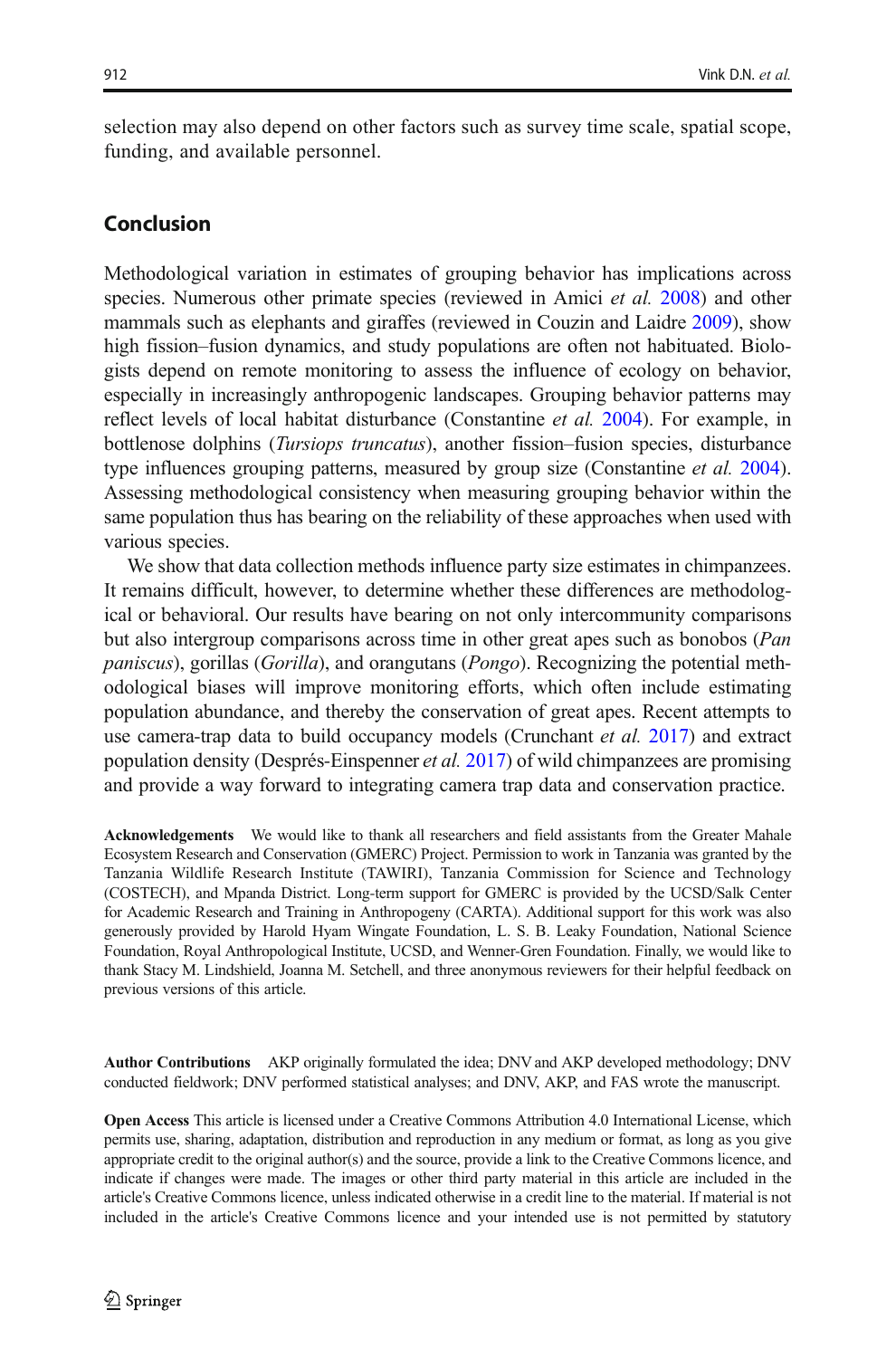<span id="page-13-0"></span>regulation or exceeds the permitted use, you will need to obtain permission directly from the copyright holder. To view a copy of this licence, visit [http://creativecommons.org/licenses/by/4.0/.](http://creativecommons.org/licenses/by/4.0/)

#### References

- Amici, F., Aureli, F., & Call, J. (2008). Fission-fusion dynamics, behavioral flexibility, and inhibitory control in primates. Current Biology, 18, 1415–1419.
- Anderson, D. P., Nordheim, E. V., Boesch, C., & Moermond, T. C. (2002). Factors influencing fission-fusion grouping in chimpanzees in the Taï National Park, Côte d'Ivoire. In C. Boesch, G. Hohmann, & L. Marchant (Eds.), Behavioural diversity in chimpanzees and bonobos (pp. 90–101). Cambridge: Cambridge University Press.
- Baldwin, P. J., Pi, J. S., McGrew, W. C., & Tutin, C. E. (1981). Comparisons of nests made by different populations of chimpanzees (Pan troglodytes). Primates, 22, 474–486.
- Boyer-Ontl, K. M., & Pruetz, J. D. (2014). Giving the forest eyes: The benefits of using camera traps to study unhabituated chimpanzees (Pan troglodytes verus) in southeastern Senegal. International Journal of Primatology, 35, 881–894.
- Chapman, C., White, F. J., & Wrangham, R. W. (1994). Party size in chimpanzees and bonobos. In R. W. Wrangham (Ed.), Chimpanzee cultures (pp. 41–57). Cambridge, MA: Harvard University Press.
- Constantine, R., Brunton, D. H., & Dennis, T. (2004). Dolphin-watching tour boats change bottlenose dolphin (Tursiops truncatus) behaviour. Biological Conservation, 117, 299–307.
- Couzin, I. D., & Laidre, M. E. (2009). Fission–fusion populations. Current Biology, 19, R633–R635.
- Crunchant, A. S., Egerer, M., Loos, A., Burghardt, T., Zuberbühler, K., et al (2017). Automated face detection for occurrence and occupancy estimation in chimpanzees. American Journal of Primatology, 79, e22627.
- Després-Einspenner, M. L., Howe, E. J., Drapeau, P., & Kühl, H. S. (2017). An empirical evaluation of camera trapping and spatially explicit capture-recapture models for estimating chimpanzee density. American Journal of Primatology, 79, e22647.
- Doran, D. (1997). Influence of seasonality on activity patterns, feeding behavior, ranging, and grouping patterns in Taï chimpanzees. International Journal of Primatology, 18, 183–206.
- Fruth, B., & Hohmann, G. (1993). Ecological and behavioral aspects of nest building in wild bonobos (Pan paniscus). Ethology, 94, 113–126.
- Furuichi, T., Hashimoto, C., & Tashiro, Y. (2001). Extended application of a marked-nest census method to examine seasonal changes in habitat use by chimpanzees. *International Journal of Primatology*, 22, 913– 928.
- Goodall, J. M. (1962). Nest building behavior in the free ranging chimpanzee. Annals of the New York Academy of Sciences, 102, 455–467.
- Goodall, J. M. (1968). The behavior of free-living chimpanzees in the Gombe stream reserve. Animal Behavior Monographs, 1, 161–311.
- Gregory, T., Carrasco Rueda, F., Deichmann, J., Kolowski, J., & Alonso, A. (2014). Arboreal camera trapping: Taking a proven method to new heights. Methods in Ecology and Evolution, 5, 443–451.
- Hernandez-Aguilar, R. A. (2009). Chimpanzee nest distribution and site reuse in a dry habitat: Implications for early hominin ranging. Journal of Human Evolution, 57, 350–364.
- Hicks, T. C., Tranquilli, S., Kuehl, H., Campbell, G., Swinkels, J., et al (2014). Absence of evidence is not evidence of absence: Discovery of a large, continuous population of Pan troglodytes schweinfurthii in the central Uele region of northern DRC. Biological Conservation, 171, 107–113.
- Hill, R. A., & Dunbar, R. I. (1998). An evaluation of the roles of predation rate and predation risk as selective pressures on primate grouping behavior. Behavior, 135, 411–430.
- Kalan, A. K., Hohmann, G., Arandjelovic, M., Boesch, C., McCarthy, M. S., et al (2019). Novelty response of wild African apes to camera traps. Current Biology, 29, 1211–1217.
- Kalan, A. K., Piel, A. K., Mundry, R., Wittig, R. M., Boesch, C., & Kühl, H. S. (2016). Passive acoustic monitoring reveals group ranging and territory use: A case study of wild chimpanzees (Pan troglodytes). Frontiers in Zoology, 13, 1–11.
- Krief, S., Cibot, M., Bortolamiol, S., Seguya, A., Krief, J. M., & Masi, S. (2014). Wild chimpanzees on the edge: Nocturnal activities in croplands. PLoS One, 9, 1–11.
- van Leeuwen, K. L., Matsuzawa, T., Sterck, E. H., & Koops, K. (2020). How to measure chimpanzee party size? A methodological comparison. Primates, 1-12.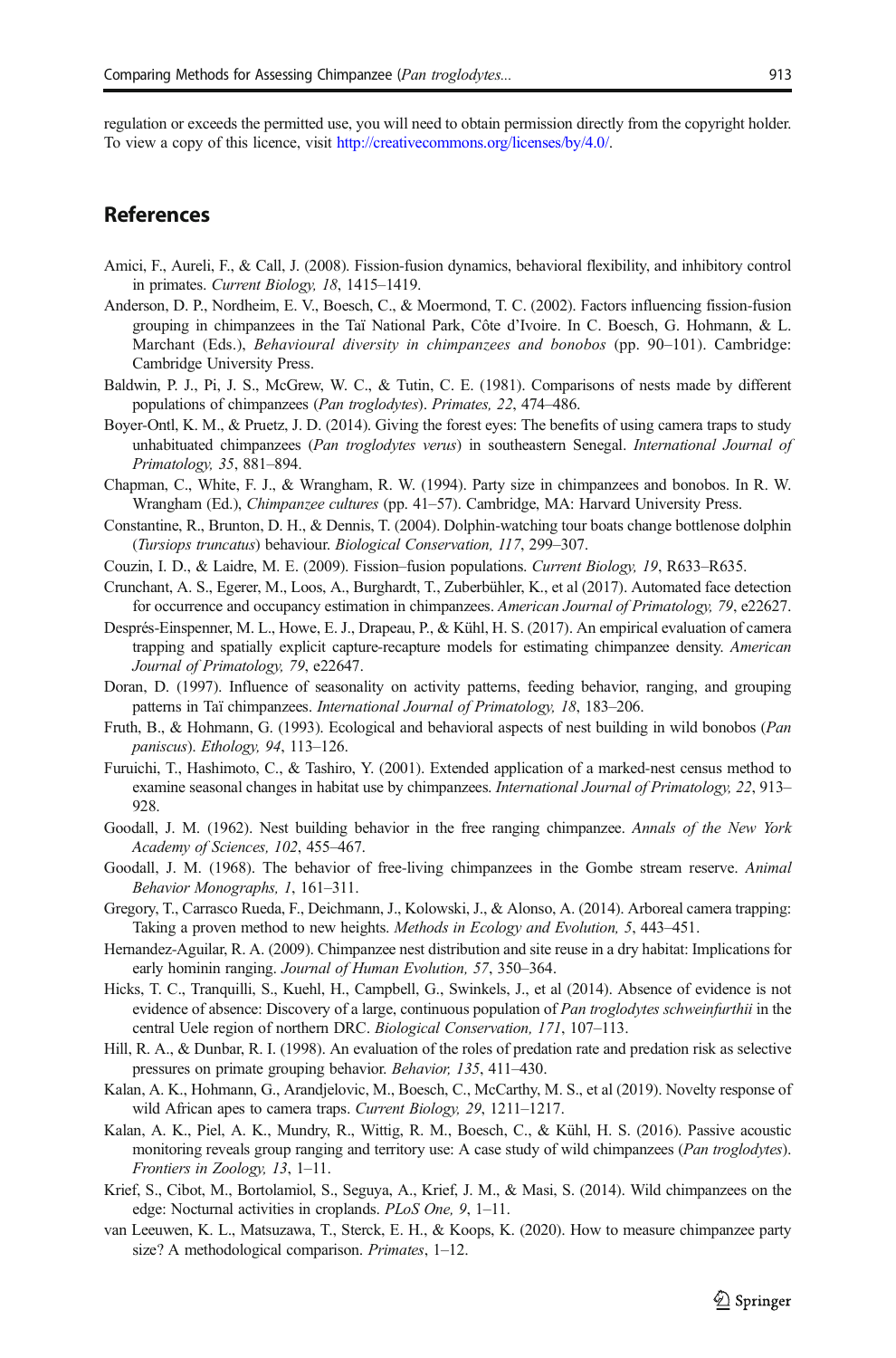- <span id="page-14-0"></span>Majolo, B., de Bortoli Vizioli, A., & Schino, G. (2008). Costs and benefits of group living in primates: Group size effects on behavior and demography. Animal Behavior, 76, 1235–1247.
- Markham, A. C., & Altmann, J. (2008). Remote monitoring of primates using automated GPS technology in open habitats. American Journal of Primatology, 70, 495–499.
- Matsumoto-Oda, A., Hosaka, K., Huffman, M. A., & Kawanaka, K. (1998). Factors affecting party size in chimpanzees of the Mahale Mountains. International Journal of Primatology, 19, 999–1011.
- McCarthy, M. S., Després-Einspenner, M. L., Samuni, L., Mundry, R., Lemoine, S., et al. (2018). An assessment of the efficacy of camera traps for studying demographic composition and variation in chimpanzees (Pan troglodytes). American Journal of Primatology, e22904.
- McLester, E., Stewart, F. A., & Piel, A. K. (2016). Observation of an encounter between African wild dogs (Lycaon pictus) and a chimpanzee (Pan troglodytes schweinfurthii) in the Issa Valley, Tanzania. African Primates, 11, 27–36.
- Meek, P. D., Ballard, G. A., & Fleming, P. J. (2015). The pitfalls of wildlife camera trapping as a survey tool in Australia. Australian Mammalogy, 37, 13–22.
- Meek, P., Ballard, G., Fleming, P., & Falzon, G. (2016). Are we getting the full picture? Animal responses to camera traps and implications for predator studies. Ecology and Evolution, 6, 3216–3225.
- Mitani, J. C., Watts, D. P., & Lwanga, J. S. (2002a). Ecological and social correlates of chimpanzee party size and composition. In C. Boesch, G. Hohmann, & L. Marchant (Eds.), Behavioural diversity in chimpanzees and bonobos (pp. 102–111). Cambridge: Cambridge University Press.
- Mitani, J. C., Watts, D. P., & Muller, M. N. (2002b). Recent developments in the study of wild chimpanzee behavior. Evolutionary Anthropology: Issues, News, and Reviews, 11, 9–25.
- Morgan, D., Sanz, C., Onononga, J. R., & Strindberg, S. (2006). Ape abundance and habitat use in the Goualougo triangle, republic of Congo. International Journal of Primatology, 27, 147–179.
- Nakamura, M., Hosaka, K., Itoh, N., & Zamma, K. (2015). Mahale chimpanzees, 50 years of research (p. 797). Cambridge: Cambridge University Press.
- Nakashima, Y., Iwata, Y., Ando, C., Nze Nkoguee, C., Inoue, E., et al (2013). Assessment of landscape-scale distribution of sympatric great apes in African rainforests: Concurrent use of nest and camera-trap surveys. American Journal of Primatology, 75, 1220–1230.
- Newton-Fisher, N. E., Reynolds, V., & Plumptre, A. J. (2000). Food supply and chimpanzee (Pan troglodytes schweinfurthii) party size in the Budongo Forest reserve, Uganda. International Journal of Primatology, 21, 613–628.
- Piel, A. K., Bonnin, N., RamirezAmaya, S., Wondra, E., & Stewart, F. A. (2018). Chimpanzees and their mammalian sympatriates in the Issa Valley, Tanzania. African Journal of Ecology, 57, 31–40.
- Piel, A. K., Strampelli, P., Greathead, E., Hernandez-Aguilar, R. A., Moore, J., & Stewart, F. A. (2017). The diet of woodland-mosaic chimpanzees (*Pan troglodytes schweinfurthii*) in the Issa valley, western Tanzania. Journal of Human Evolution, 112, 57–69.
- Plumptre, A. J., & Reynolds, V. (1996). Censusing chimpanzees in the Budongo forest, Uganda. International Journal of Primatology, 17, 85–99.
- Pruetz, J. D. (2006). Feeding ecology of savanna chimpanzees (Pan troglodytes verus) at Fongoli, Senegal. In G. Hohmann, M. M. Robbins, & C. Boesch (Eds.), Feeding ecology in apes and other primates: Ecological, physiological and behavioural aspects (pp. 161–182). Cambridge: Cambridge University Press.
- Pruetz, J. D., & Bertolani, P. (2009). Chimpanzee (Pan troglodytes verus) behavioral responses to stresses associated with living in a savanna-mosaic environment: implications for hominin adaptations to open habitats. PaleoAnthropology, 252-262.
- Sakura, O. (1994). Factors affecting party size and composition of chimpanzees (Pan troglodytes verus) Bossou, Guinea. International Journal of Primatology, 15, 167–183.
- Stewart, F. A., Piel, A. K., & McGrew, W. C. (2011). Living archaeology: Artefacts of specific nest site fidelity in wild chimpanzees. Journal of Human Evolution, 61, 388–395.
- Stewart, F. A., & Pruetz, J. D. (2013). Do chimpanzee nests serve an anti-predatory function? American Journal of Primatology, 75, 593–604.
- Sunderland-Groves, J. L., Ekinde, A., & Mboh, H. (2009). Nesting behavior of Gorilla gorilla diehli at Kagwene Mountain, Cameroon: Implications for assessing group size and density. International Journal of Primatology, 30, 253–266.
- Tutin, C. E., & Fernandez, M. (1984). Nationwide census of gorilla (Gorilla g. gorilla) and chimpanzee (Pan t. troglodytes) populations in Gabon. American Journal of Primatology, 6, 313–336.
- Tutin, C. E., McGrew, W. C., & Baldwin, P. J. (1983). Social organization of savanna-dwelling chimpanzees, Pan troglodytes verus, at Mt. Assirik, Senegal. Primates, 24, 154–173.